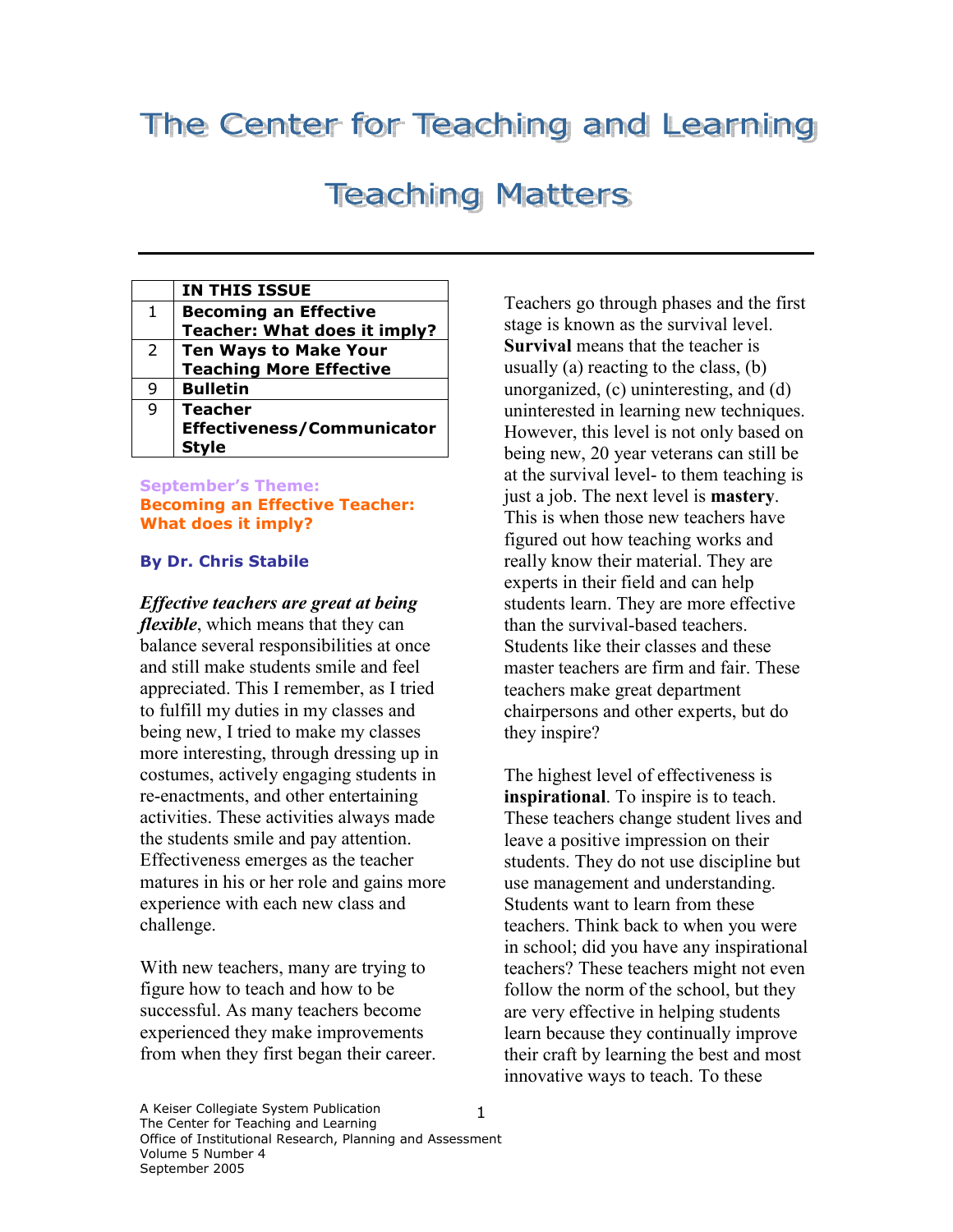teachers, teaching is a way of life. When my students come back and visit and tell me that they moved on in their education or that they had obtained a full scholarship because my influence, then I knew that I was effective. When you leave and students are still talking about the topics in other classes or outside the parameters of the classroom or school building, then you can say you were an inspirational teacher.

In short, truly one must be not only effective but inspirational in the classroom. Allow students to think for themselves—do not tell them what to think but show them how.

#### Ten Ways to Make Your Teaching More Effective

Stephen Tollefson, Office of Educational Development, UC Berkeley, (teaching.berkeley.edu) Reprinted with Permission from the author, August 10, 2005

#### AUDIENCE ANALYSIS

#### You're not the most important person in the room.

Remember that the members of the audience (your students) are supposed to be the beneficiaries of your communication.

Don't make too many assumptions about your audience. But you do have to make some.

#### Figure out the basics.

#### Who are these people?

demographics (age, ethnicity, gender mix, etc.).

A Keiser Collegiate System Publication The Center for Teaching and Learning Office of Institutional Research, Planning and Assessment Volume 5 Number 4 September 2005 2

- predispositions (hopes, fears, positives/negatives, level of interest).
- knowledge of/experience with subject/me.

#### In what kind of setting will they receive this information?

- large lecture hall orsmall seminar room or classroom.
- lighting and sound issues.
- time of day.

#### Take into account the "me, here, now."

- Picture yourself as a member of the audience and ask "How does this message affect me, here, now?"
- Me, here, now translates into what you as a sender have to offer your students/receivers what they will be able to understand, accept, support, consider important—because it matters to them.

#### Establish cognitive / behavioral objectives for your audience:

- What do I want my students to know?
- What do I want my students to do

#### THE FIRST DAY, OPENINGS, AND CLOSINGS

Don't waste key "windows" of time on housekeeping alone

THE FIRST DAY. Most teachers use the first day to get housekeeping out of the way--office hours,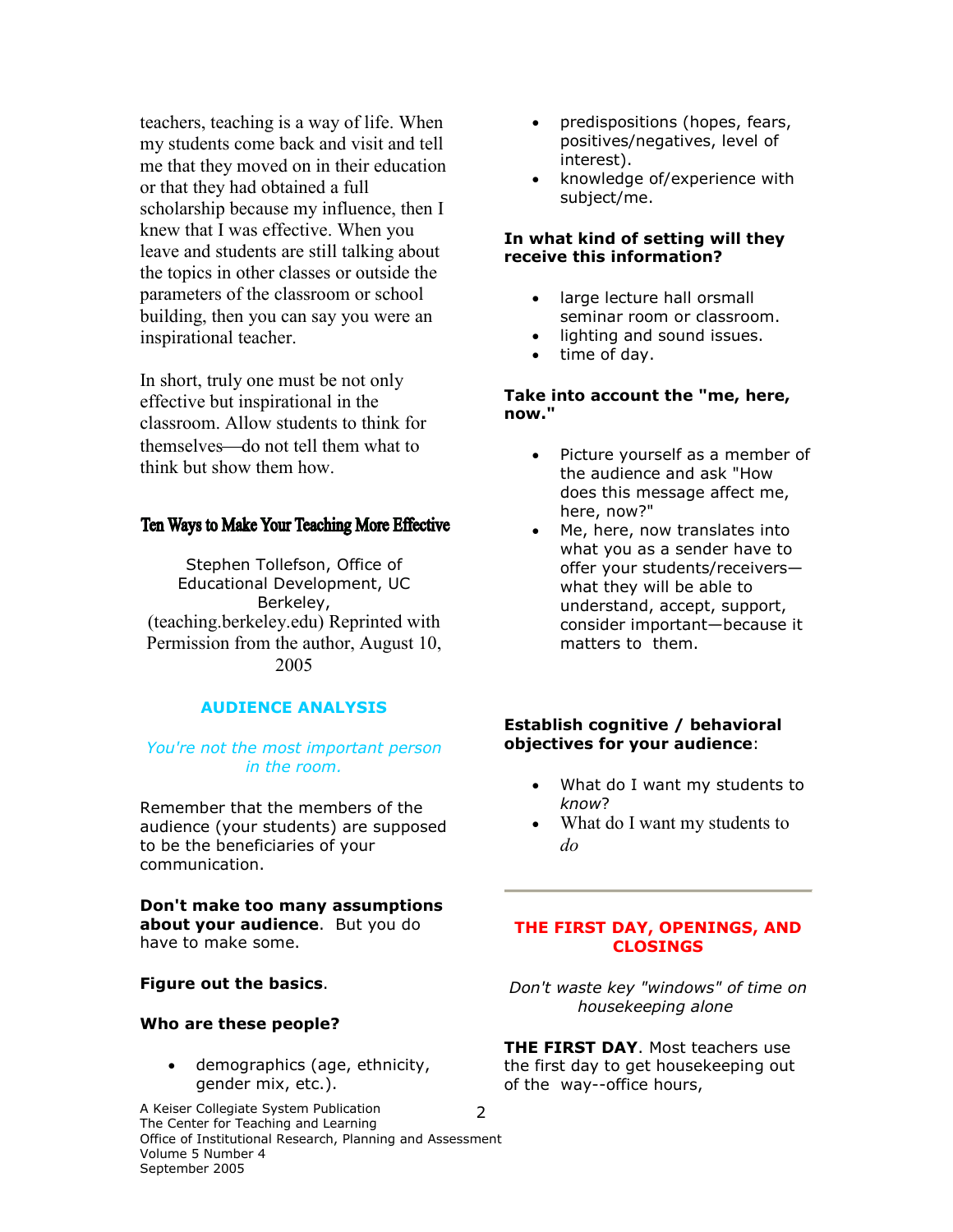expectations, administrative details. Instead, summarize most of that need-to-have information on paper and distribute it. Then use the time to:

- Introduce content--and relate why it's important to you
- Clarify your objectives for students (cognitive and behavioral).
- Establish tone and expectations--yours of them, theirs of you.

**OPENINGS.** Stay away from the predictable (Good morning. On Monday, we talked about . . ., Today, I'd like to move onto . . .). Instead:

- Begin with a provocative question, anecdote, or current event--and how it relates to the content.
- Ask someone in the class to summarize what happened in the last session.
- Use a question box--select the most interesting/difficult questions and address those.
- Set up a problem--and promise that they'll have all the tools for a solution by the end of the class.

**CLOSINGS.** Many teachers simply talk until the end of the class--and say, "See you next time." Instead:

- Plan a rhythm for your class—plan to end with content 5 minutes early, so you can summarize, raise questions, preview the next topic.
- Set aside a time for questions—and structure that time.
- Frame/suggest an approach for assigned reading, etc.-- "As you read the assigned text, please keep in mind these three

A Keiser Collegiate System Publication The Center for Teaching and Learning Office of Institutional Research, Planning and Assessment Volume 5 Number 4 September 2005 3

key questions we'll be discussing next time. . . ."

#### PREPARATION

You probably can't cover everything you want to in a lecture.

#### Decide what is essential, what is important, and what is helpful (what would be nice).

- Cover the first; try to cover the second; forget about the third.
- Release a little control over the material and rely on the textbook or a list of supplementary readings for the nonessentials.

#### Set objectives.

- What do you want to have accomplished at the end of the lecture?
- What do you want the students to know at the end of the lecture?

#### Plan a lecture to cover less than the entire period.

- It takes some time to get going.
- Questions always take up more time than you expect.

#### Divide the lecture into discrete segments and follow the standard speech structure.

- Divide it both in terms of time and in terms of material.
- Try for ten or fifteen minute blocks, each one of a topic.
- Briefly summarize the previous lecture; introduce the topic(s) for the day; present the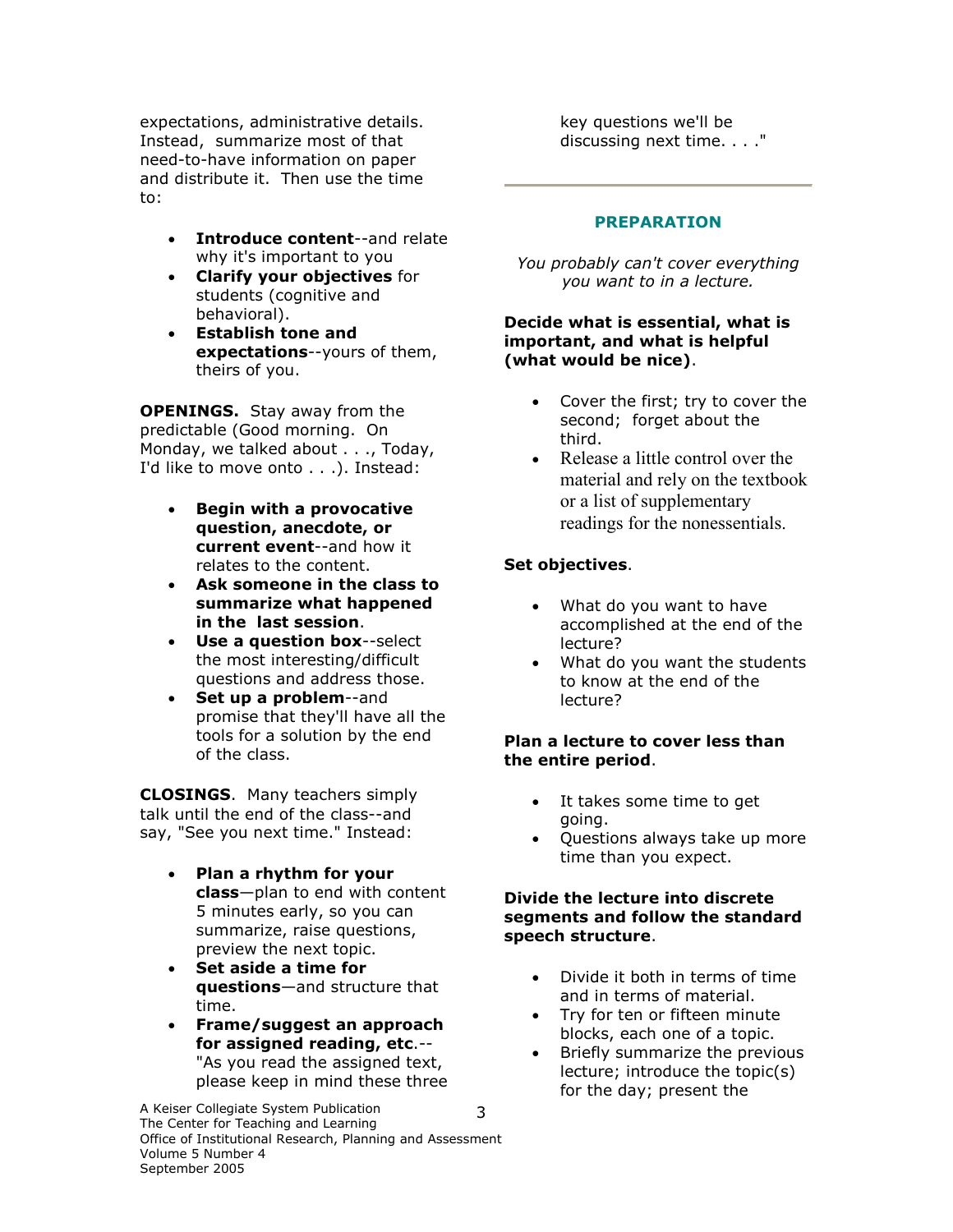material; summarize briefly; preview any homework and the next lecture.

#### Lecture from notes or an outline, rather than a complete text.

- It's too tempting to simply read, rather than lecture, from a complete text.
- Reading also creates a barrier between lecturer and audience.
- Writing up an entire lecture is very time consuming.
- A written lecture often becomes a fossil that never gets updated.

#### **DELIVERY**

 The "How do you get to Carnegie Hall?" Rule. Practice, Practice, Practice.

#### Be conversational; speak naturally; be yourself (or your best self).

- That self may be formal, "laid back," understated, or hyper. Use those traits; don't fight against them.
- Talk about the material; don't lecture about it. (Talking is easier if you don't read verbatim.)

#### Vary your pacing and voice.

- Gauge audience reaction, and
- Repeat critical points
- immediately if you sense the necessity.
- Use your voice to underline and italicize the important points.
- Pause before new points.
- Use transitional statements to move to the next idea.

#### Use gestures to emphasize points.

- Consider gestures to be a mirror of your voice.
- Adjust your gestures to the size of the room.

#### Look at the audience.

- Try to cover all parts of the room by dividing it into four quadrants.
- If direct eye contact makes you forget your place, try looking just over a student's head, or between two students (They won't see the difference).

#### Use language to create pictures.

• Use metaphors, analogies, and similes.

#### Observe the techniques of others.

- Try out in your own class techniques you admire in others.
- Like any skill, delivery is not innate, but must be learned.

#### CREDIBILITY & COMMITMENT

#### You are the most important person in the room.

Although teaching isn't theater, we do know that students find concepts, knowledge, skills, and ideas most accessible and credible from someone they consider . . . well, not dull.

## Think about antecedent image--

perception is often stronger than reality.

A Keiser Collegiate System Publication The Center for Teaching and Learning Office of Institutional Research, Planning and Assessment Volume 5 Number 4 September 2005 4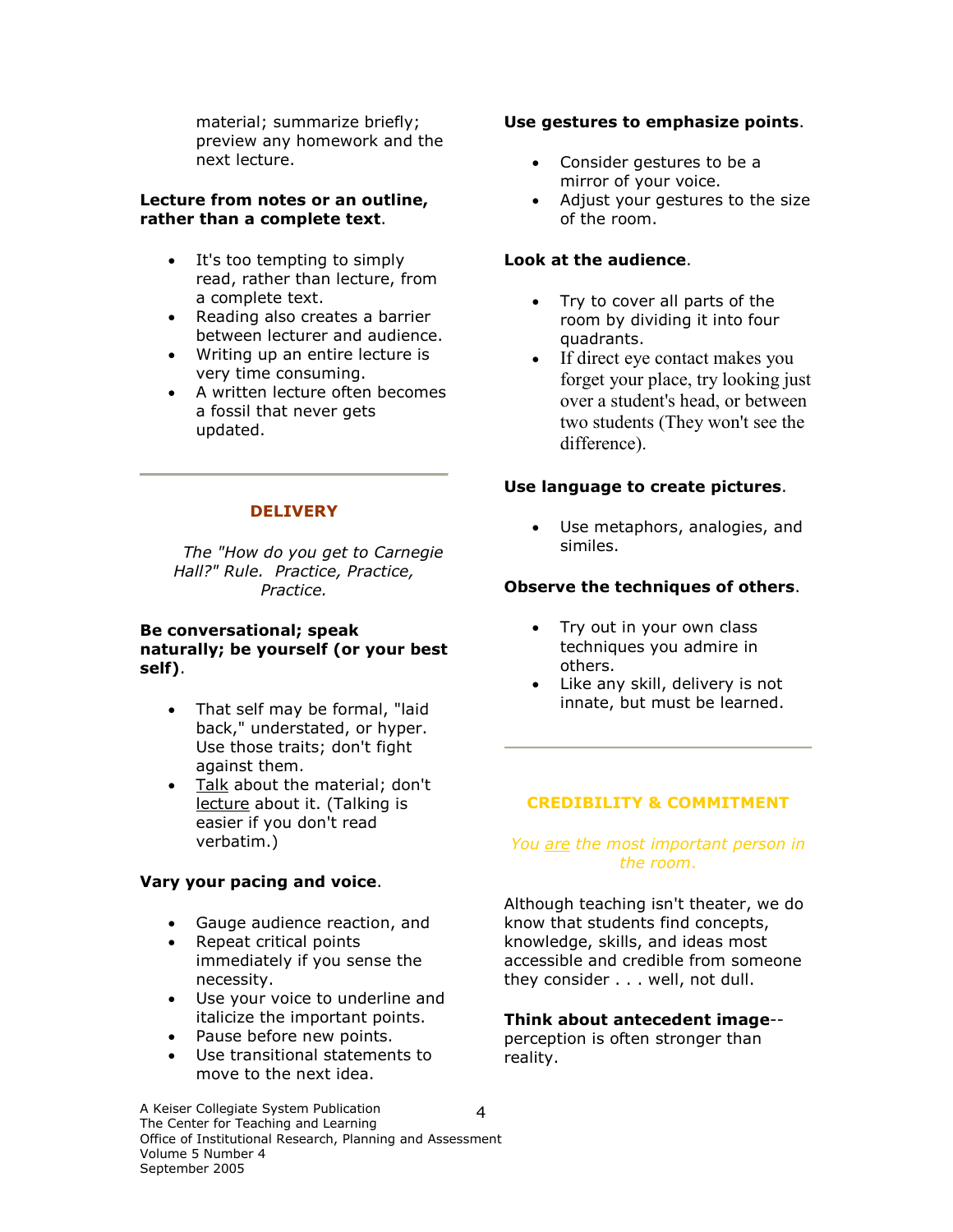#### Credibility is enhanced by:

- Your own sense of comfort and confidence presenting material.
- Your enthusiasm and interest in teaching.
- Your research and own ideas.

#### Commitment is enhanced by:

- Relating your own experience, ideas, and feelings.
- Taking the first person approach, not separating yourself from your subject.
- Relating your "passion" for your subject.

#### Delivery is tied to both commitment and credibility:

An old UCLA study of effective presentations analyzed 3 elements (verbal, vocal, visual). Here's what it found was important in establishing credibility/believability:

- Verbal (words you say): 7%.
- Vocal (how you sound when you say them): 38%.
- Visual (how you look when you say them): 55%.

Your energy and intensity will move your audience—and help you (them) reach your objectives.

#### BUILDING INTERACTION

Learning is not a spectator sport.

Learning takes place best in an active, not a passive environment.

#### Interaction is a continuous way to

- Assess the me, here, now.
- Determine whether or not your content is understood.
- Share the responsibility of learning more equitably and appropriately.

#### How to build interaction?

- Have questions prepared- begin with relatively easy, accessible ones.
- Set up hypotheticals, problemsolving exercises, brainstorming.
- Work to get everyone involved, even in large classes.

Ask students to consider issues with the person sitting next to them/jot down ideas, questions, concerns. Discuss as a larger group. Assign teams to work together on presenting mini-lectures orcase studies. Clearly establish expectations about participation. Establish a question box—and reward team and/or individual with best question of the week or month.

#### Move yourself!

Begin class from somewhere besides the front; invite students to consider the issue on board with you, so that you're looking at the board with them. That telegraphs your expectation that learning is a joint experience.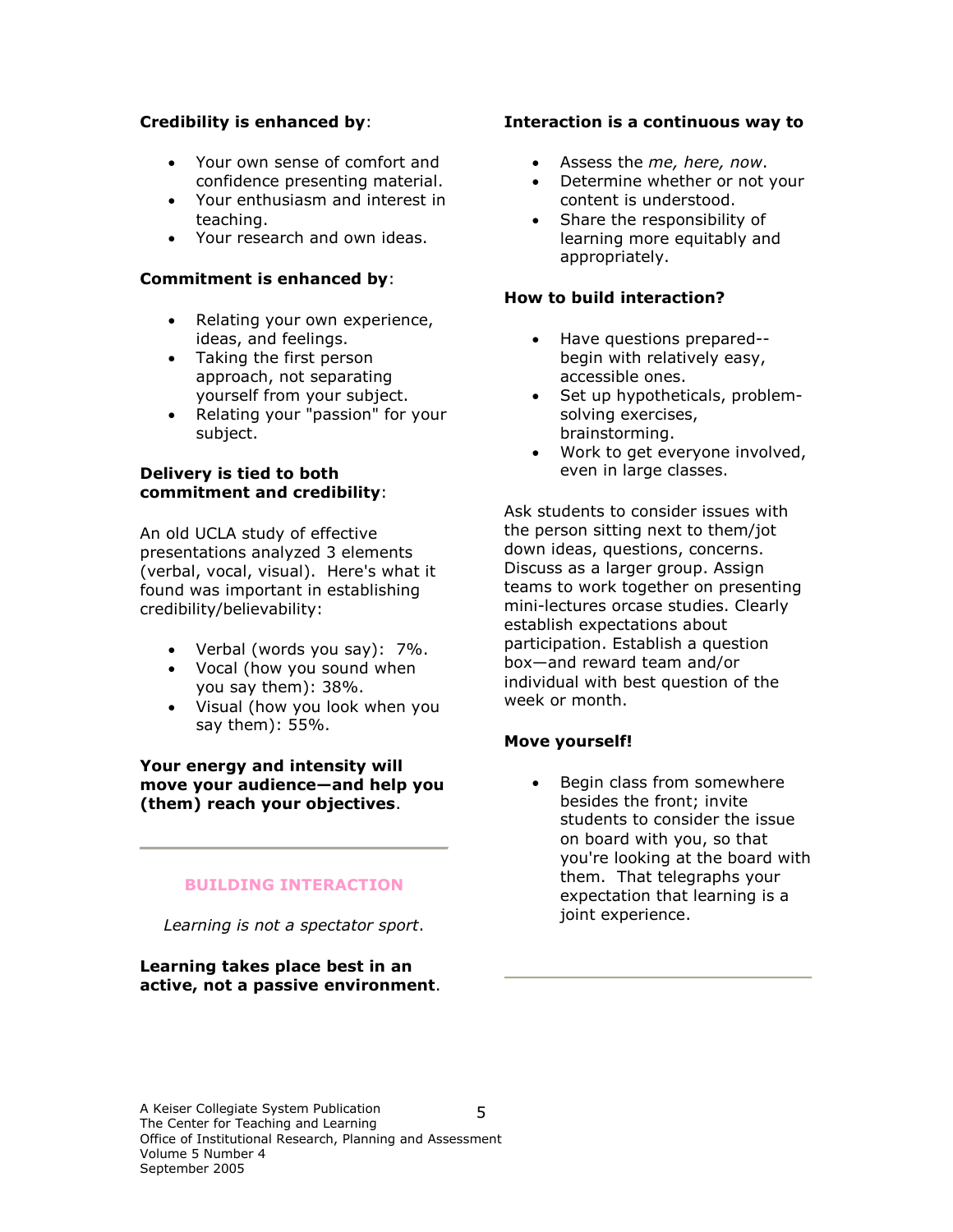#### **CHALKBOARDS**

(and other high tech media)

If your handwriting is really terrible, perhaps you should go to med school.

#### Use the board (slides/overheads) to reinforce your points visually.

- Saying it and showing it can often forestall your having to repeat.
- Use visuals to outline your lecture for the class.

#### If you have a great deal of boardwork,

- Consider having most of it put on the board before class.
- Make a copy of it as a handout.
- Consider using an overhead projector.

#### Don't talk while you write.

- (Unless you can contort your body so that you're more or less facing the class.)
- Students lose most of your words when they're spoken to the board.
- This holds true for using a pointer. Point, then speak, unless you are already facing the class.

#### Limit the amount of material you put on a slide or overhead.

• The page you are reading at this moment probably contains more than the maximum you should use.

#### Have a plan for your boardwork.

- Research has shown that the most prominent part of a chalkboard is the upper lefthand corner, so you might start there.
- Remember that some students might not be able to see materialwritten on the very bottom of the board.

#### •Remember: all visuals are supplements or complements, not substitutes.

#### HANDLING QUESTIONS

It's hard to answer a good question- and even harder to pose one.

#### Explicitly request and encourage questions.

• Students will see that you have a genuine interest in what they're thinking.

#### Be aware of how your behavior and comments can set the tone for questioning.

• A negative response (e.g., "We've already covered that") discourages further questions and may make students think you don't really want questions.

#### Make sure everyone hears the question.

- Repeat it if necessary.
- But don't make a habit of simply repeating every question. It beginsto sound like you, rather than the students.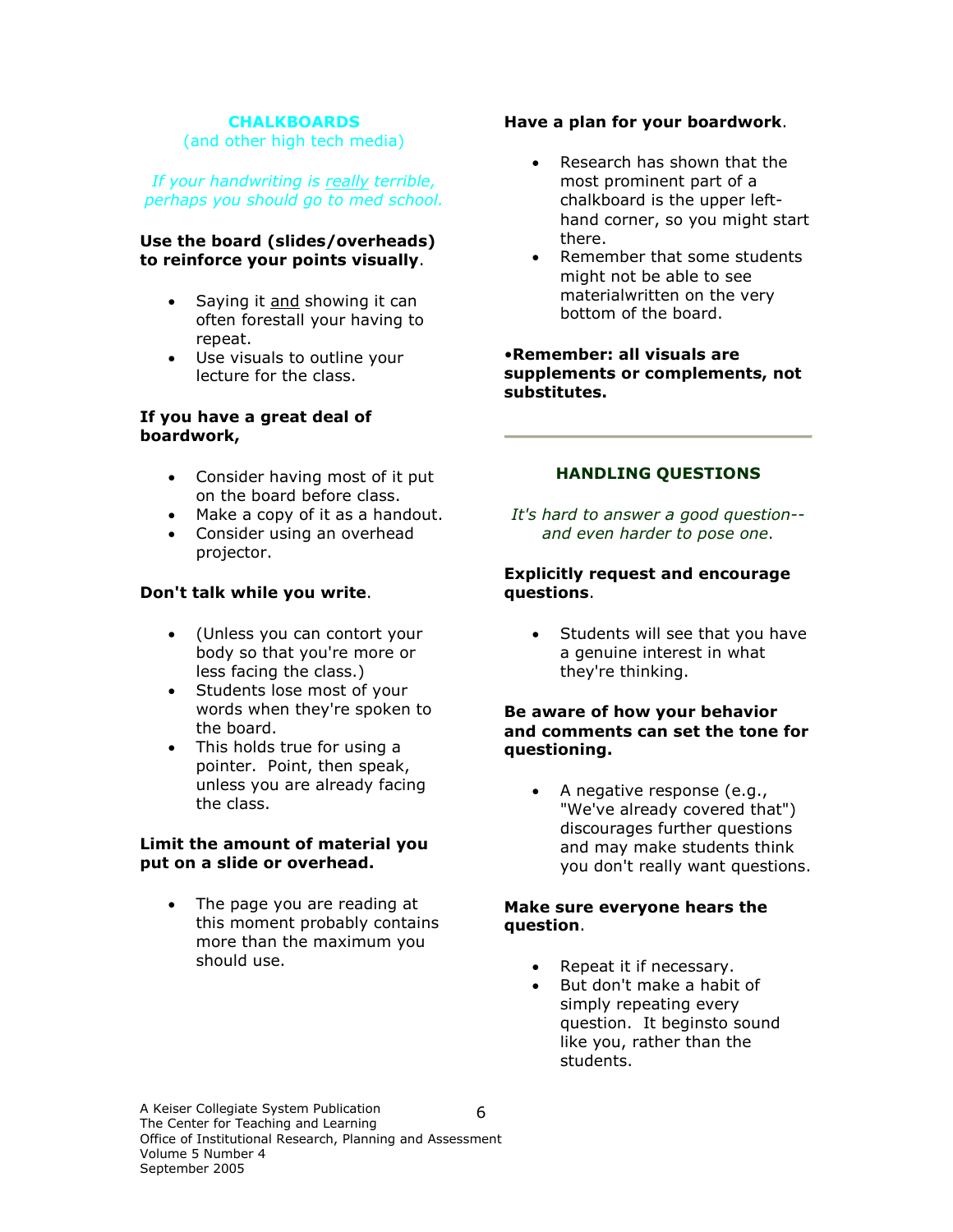• Ask the class if they heard the question; then ask the student to repeat.

#### Clarify questions.

• Say, "Do you mean that . . . ," or "I'm sorry, I don't understand the question," rather than "Your question isn't clear."

#### Answer questions as directly as possible.

- Address your answer to the whole class.
- Ask whether you have answered the question.

#### Be diplomatic when students raise tangential, overly-complicated questions, or persistently ask questions just to be asking.

- Ask them to stop by after class or see you in office hours.
- If a student is simply confused, say, "Let me go over this point a bit more slowly."

#### GETTING FEEDBACK

By the time you get end-of-term evaluations, it's too late.

#### Get regular feedback.

- Ask students to spend the last five minutes of class writing down the most important thing they learned that day or one question they have as a result of the lecture.
- Answer the questions at the beginning of the next class.

#### Use eye contact as a tool for continuous feedback.

- If you notice students with questioning looks, stop what you're doing and ask if you need to clarify.
- If you get no response, go ahead and clarify.

#### Conduct a midterm course review.

- Develop your own short questionnaire, or
- Hand out 3x5 cards.
- Be as general or specific as you need to be: "What is going well?" "What is the most important thing you have learned?" What would you like to see more of?" "Should we spend more time on arachnids?"
- Discuss the results with your class.

#### Borrow students' classnotes from time to time.

- Alert them on the first day of class that you'll be doing this and why.
- You'll see how well students are understanding.
- Looking at several different students' notes will also tell you whether you are making a particular point clear.
- It can also enables you to see who is having trouble.

#### Arrange to have your lecture videotaped.

• You can view it yourself or with a consultant who can discuss it with you.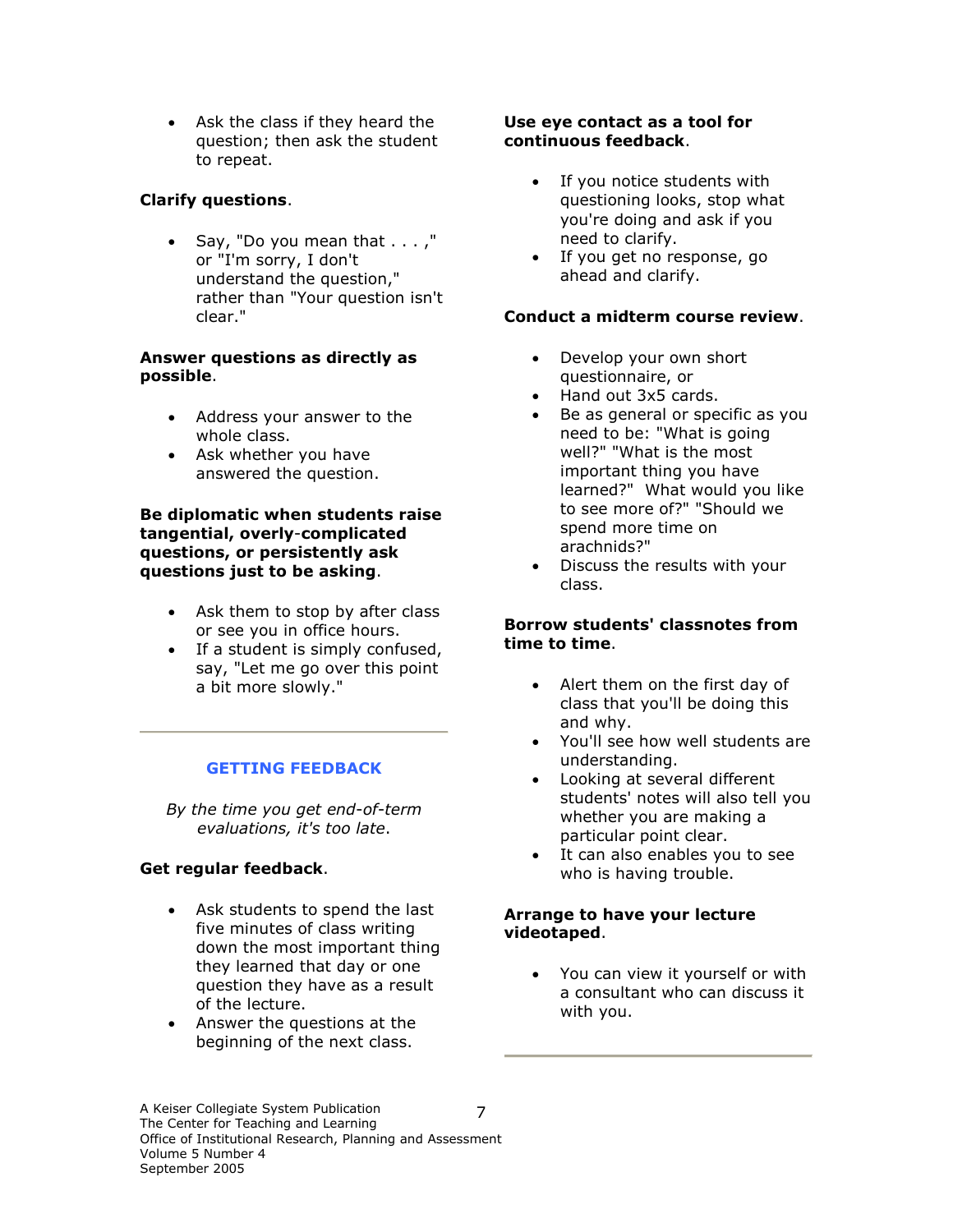#### TESTS and GRADES

#### Poor answers are often the result of poor questions, not poor minds.

#### Decide what your goal in testing is.

• Do you want students to regurgitate material? to synthesize? to be able to go beyond it?

#### Consider the format of questions.

- In short answer and essay questions, separate out any background material or suggestions from the question itself by double spacing between them.
- Try to ask only one question at a time: not "How did people react to The Origin of Species? Why did they react the way they did? How has that reaction changed over time?" Pick the one that is most important to you (e.g., "How has people's reaction to . . . changed over time?"

#### Consider the format of the exam as a whole.

- If it gets progressively harder, do the students know that in advance?
- Make the first question one you expect everyone to be able to answer.

#### Take your own test, give it to your GSIs to take, or show it to a colleague.

• For essay and short answer tests, write out sample answers.

- These samples will give you something against which to compare students' answers
- The samples will allow you to see if your questions are answerable in the allotted time.
- For multiple choice, true/false, and problem set exams, ask your GSIs to take them as a check of their "do-ability."

### Make your grading and testing policies clear on the first day of class

## **Bulletin**

The new Center for Teaching and Learning web site is being developed. Take a look at what we're doing:

http://www.keisercollege.edu/IRPA/ctl.htm

Faculty Convocation October 7, 2005

## More Information about Being an Effective Teacher

Teacher Effectiveness/Communicator Style

By Robert Reisbeck

A Keiser Collegiate System Publication The Center for Teaching and Learning Office of Institutional Research, Planning and Assessment Volume 5 Number 4 September 2005 8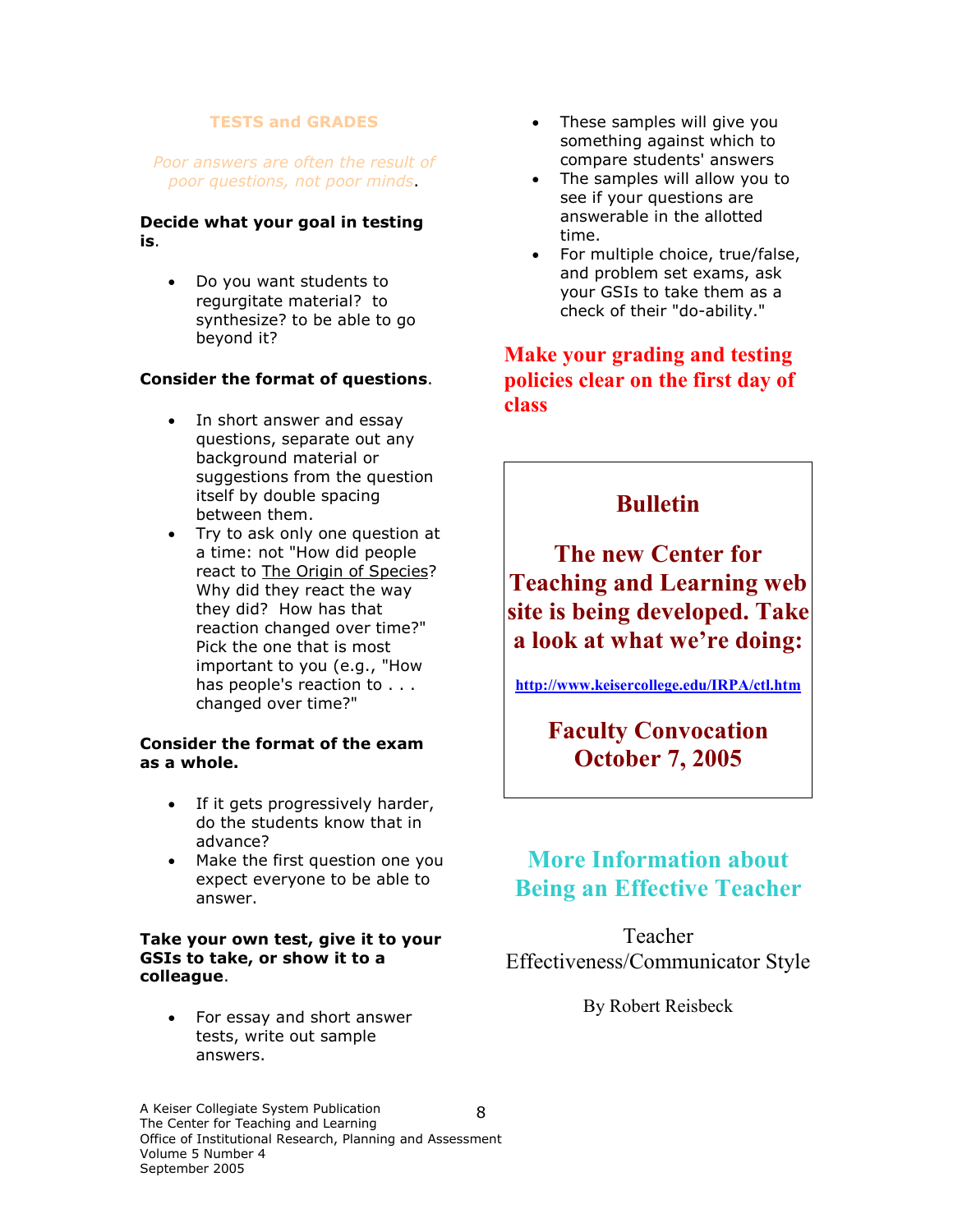Reprinted with Permission from the editor, Laura Hoelscher Ph. D., of Journal of Extension, August 11, 2005

"Teacher Effectiveness as a Function of Communicator Style." Robert W. Norton. In Communication Yearbook I, Brent D. Reuben, ed. (New Brunswick, New Jersey: Transaction Books, Rutgers University, 1977), pp. 525-41.

Norton attacks the problem of determining behaviors most associated with teacher effectiveness by working through a communication frame of reference. He says the communication act entails two components: (1) what is said and (2) the way it's said. In this study, he focuses on teacher effectiveness as a function of the way one communicates.

A communicator style consisting of 12 variables was developed. The variables included precise, contentious, relaxed, impression leaving, voice, dominant, dramatic, open, attentive, animated, friendly, and communicator image. Then 65 professors and 596 students at Michigan State University gave their perception of the relationship of the variables to effective teaching.

The communicator style variables that respondents identified as being most related to effective teaching included:

1. Good communicator image. Seen as being a good communicator in most situations, and finding it easy to communicate on a oneto-one basis.

- 2. *Attentive*. Suggesting that the person is empathetic, tolerant, caring, and other-oriented.
- 3. Impression leaving. Centering around the way in which the teacher presents what he/she has selected to present to influence the students to remember the content or the teacher.
- 4. *Relaxed*. Perceived as being without annoying nervous mannerisms, relaxed, and comfortable.
- 5. Not dominant. Characterized as not being dominant nor coming on too strong.
- 6. Precise. Perceived as eliminating ambiguity in subject matter, and eliminating confusion about work expected.

The research provides strong evidence that perceived teaching effectiveness is related to these six identified communication behaviors of the teacher, Furthermore, teaching effectiveness can be improved by improving specific communication behaviors related to the communicator style variables.

Although this study was done with university students and faculty, communicator style and its relationship to quality of teaching is just as important in adult education or in other areas of informal education.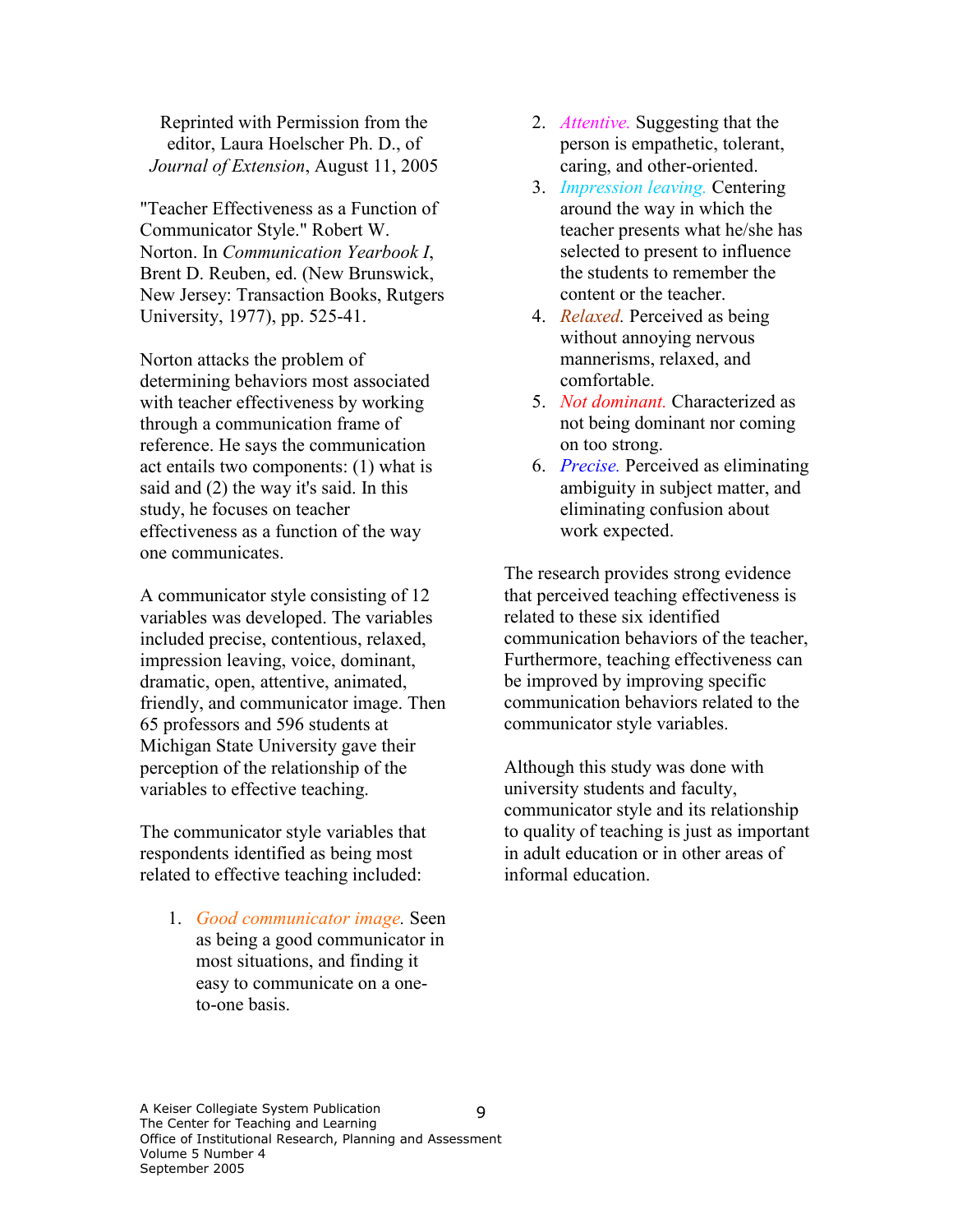# Faculty Convocation

## Keiser Collegiate System

What: Annual Faculty Convocation

When: October 7, 2005

Where: Signature Grand Keiser College, Fort Lauderdale Campus  $6900$  State Road 84 1500 NW  $49<sup>th</sup>$  Street Davie, FL 33317 Ft. Lauderdale, FL 33309 954-424-4000 954-776-4456

## Agenda

| 8:00 AM to 9:45 AM    | <b>Continental Breakfast</b>                                                                                      |
|-----------------------|-------------------------------------------------------------------------------------------------------------------|
| 10:00 AM to 10:30 AM  | Greeting from Dr. Keiser                                                                                          |
| 10: 30 AM to 11:00 AM | Discussions on Accreditation                                                                                      |
| 11:00 AM to 11:40 AM  | Presentations of Quality Enhancement Plan<br>Topics                                                               |
| 11:40 AM to 12:00 PM  | Dr. Hochanadel: Keiser Teaching Effectiveness<br>Awards                                                           |
| $12:00 \text{ PM}$    | Depart Signature Grand and Travel to the Fort<br>Lauderdale Campus                                                |
| 12:30 PM              | Lunch: Located in the Foyer of the Fort<br>Lauderdale Campus- Take Lunch to Assigned<br>Departmental Meeting Room |
| 12:30 PM to 3:00 PM   | <b>Department Meetings</b>                                                                                        |
| 3:00 PM to 3:10 PM    | <b>Ice Cream Break</b>                                                                                            |
| 3:15 PM to 4:30 PM    | <b>Continued Department Meetings</b>                                                                              |
| $4:30 \text{ PM}$     | Adjourn                                                                                                           |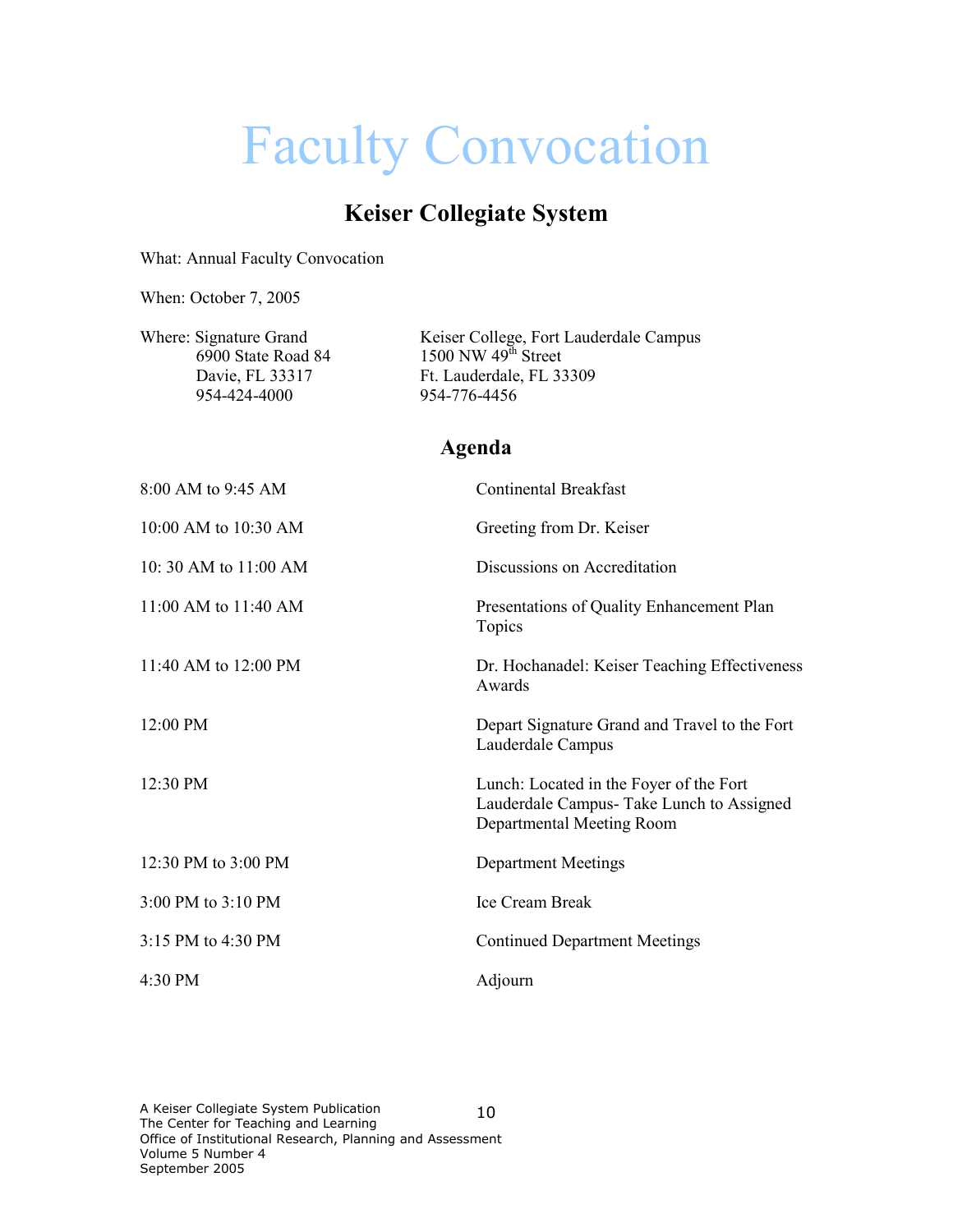# **Directions**

Please Note

- Appropriate dress is Keiser casual or business casual (no jeans or shorts please).
- All faculties **must** wear their campus name badges.

Directions to:

Signature Grand 6900 State Road 84 Davie, FL 33317 954-424-4000

## From TurpikeI-95- either North bound or South bound

- Exit to I-595 West
- Exit at University Drive Exit #5 onto SR 84
- Head West on SR 84 until overpass at University Drive (note  $2<sup>nd</sup>$ map below)
- Make U-Turn under overpass in Turn-around-lane and head East on Sate Road 84
- East on SR 84- Signature Grand will be on the right on the corner of SW  $70^{th}$  Ave and SR 84